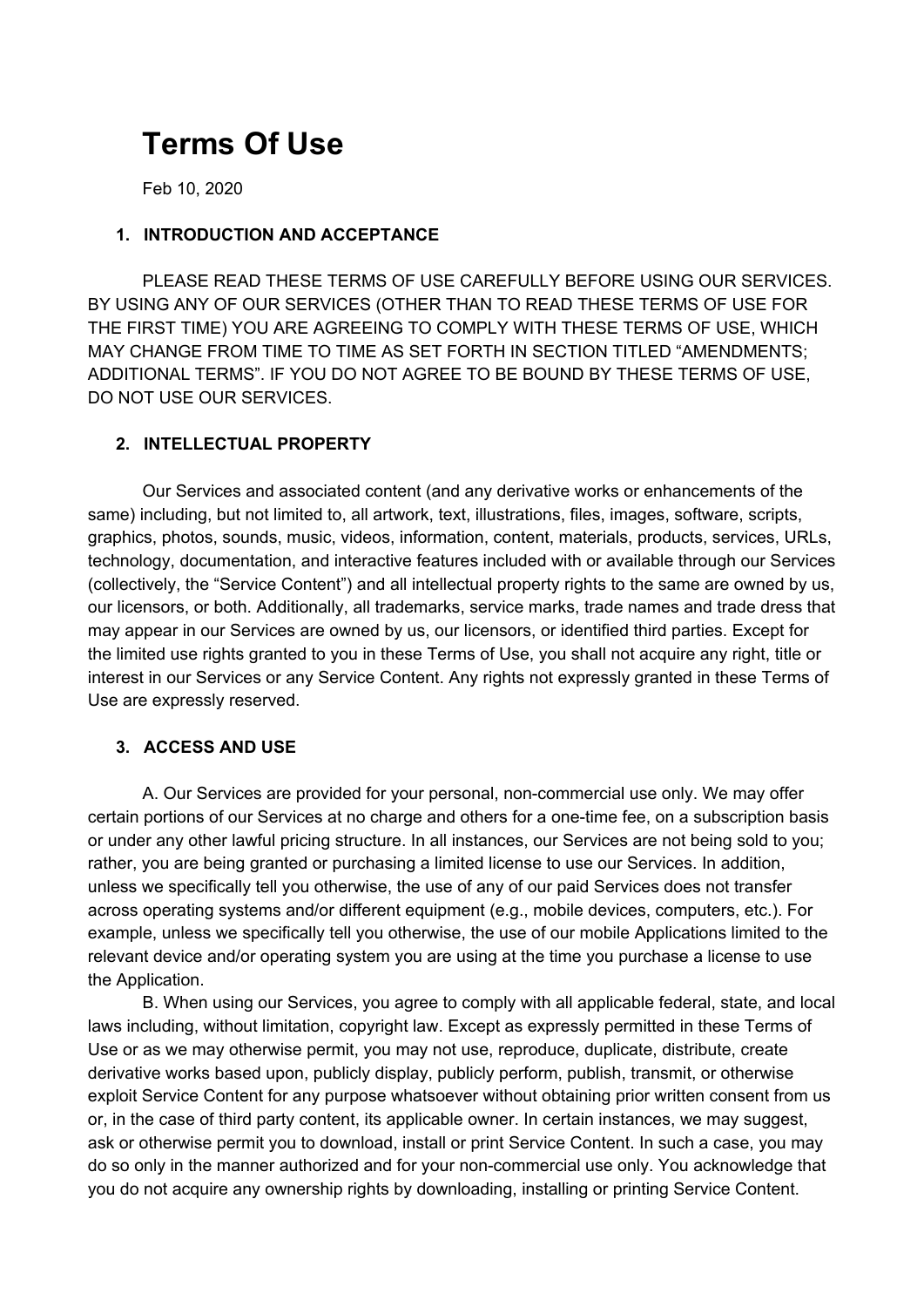C. Furthermore, except as expressly permitted in these Terms of Use, you may not:

(i) remove, alter, cover, or distort any copyright, trademark, or other proprietary rights notice we include in or through our Services or Service Content;

(ii) circumvent, disable or otherwise interfere with our security-related features including, without limitation, any features that prevent or restrict the use of or copying of any software or other Service Content;

(iii) use an automatic device (such as a robot or spider) or manual process to copy or "scrape" the Website or Service Content for any purpose without our express written permission;

(iv) collect or harvest any personally identifiable information from our Services including, without limitation, user names, passwords, email addresses;

(v) solicit other users to join or become members of any commercial online service or other organization without our prior written approval;

(vi) attempt to or interfere with the proper working of our Services or impair, overburden, or disable the same;

(vii) decompile, reverse engineer, or disassemble any portion of our software or other Service Content, or our Services;

(viii) use network-monitoring software to determine architecture of or extract usage data from our Services;

(ix) encourage conduct that violates any local, state or federal law, either civil or criminal, or impersonate another user, person, or entity (e.g., using another person's Membership (as defined below));

(x) violate U.S. export laws, including, without limitation, violations of the Export Administration Act and the Export Administration Regulations administered by the Department of Commerce; or

(xi) engage in any conduct that restricts or inhibits any other user from using or enjoying our Services.

D. You agree to fully cooperate with us to investigate any suspected or actual activity that is in breach of these Terms of Use.

## **4. SERVICE CONTENT & THIRD PARTY LINKS**

A. We provide our Services including, without limitation, Service Content for educational, entertainment and/or promotional purposes only. You may not rely on any information and opinions expressed through any of our Services for any other purpose. In all instances, it is your responsibility to evaluate the accuracy, timeliness, completeness, or usefulness of any Service Content. Under no circumstances will we be liable for any loss or damage caused by your reliance on any Service Content.

B. In many instances, Service Content will include content posted by a third-party or will represent the opinions and judgments of a third-party. We do not endorse, warrant and are not responsible for the accuracy, timeliness, completeness, or reliability of any opinion, advice, or statement offered through our Services by anyone other than our authorized employees or spokespersons while acting in their official capacities.

C. Our Services may link or contain links to other websites maintained by third parties. We do not operate or control, in any respect, or necessarily endorse the content found on these third-party websites. You assume sole responsibility for your use of third-party links. We are not responsible for any content posted on third-party websites or liable to you for any loss or damage of any sort incurred as a result of your dealings with any third-party or their website.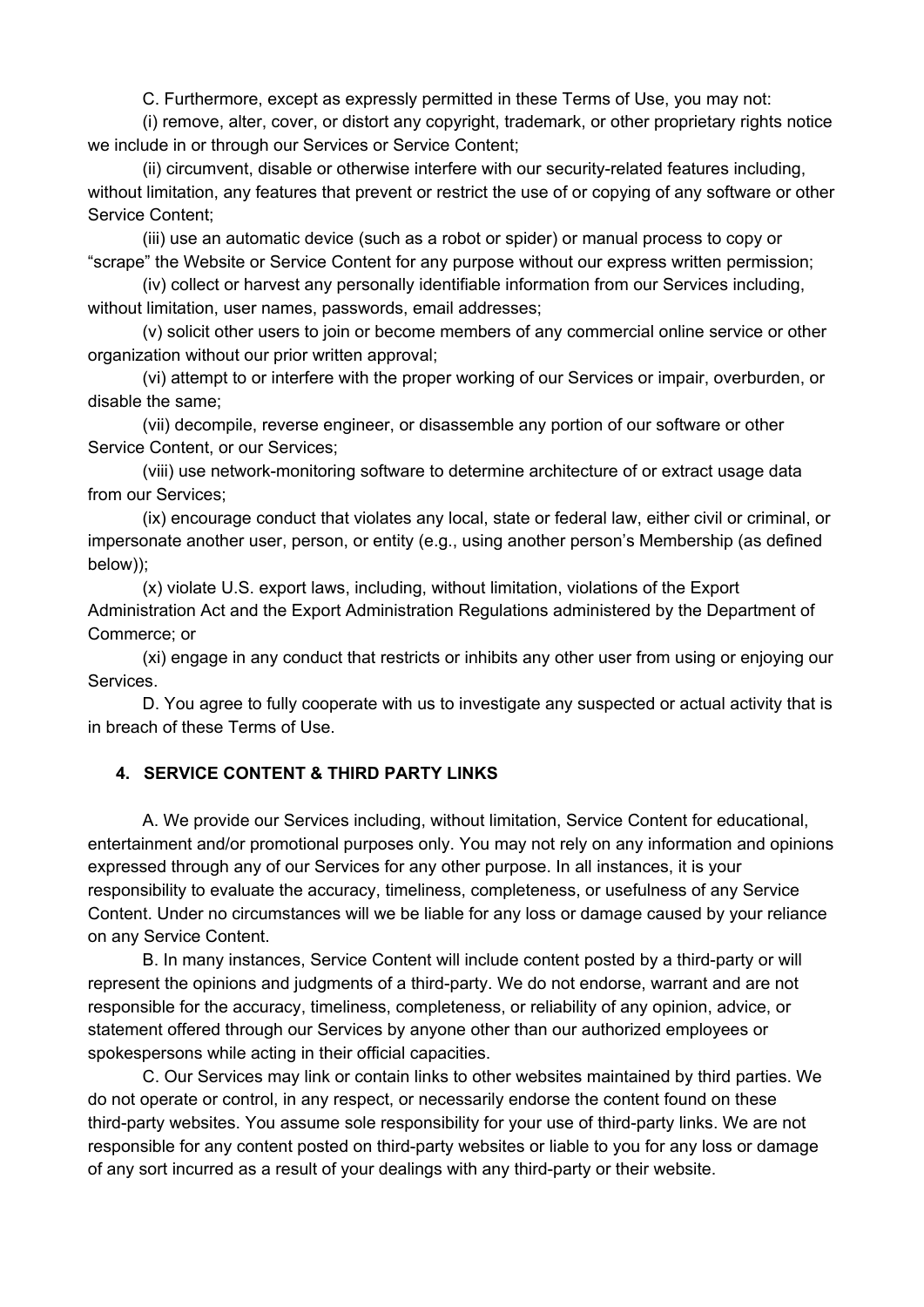## **5. INDEMNIFICATION**

You agree to indemnify and hold harmless Alva Studio and its officers, directors, employees, parents, partners, successors, agents, distribution partners, affiliates, subsidiaries, and their related companies from and against any and all claims, liabilities, losses, damages, obligations, costs and expenses (including reasonable attorneys' fees and costs) arising out of, related to, or that may arise in connection with:

(i) your use of our Services;

(ii) User Content provided by you or through use of your Membership;

(iii) any actual or alleged violation or breach by you of these Terms of Use;

(iv) any actual or alleged breach of any representation, warranty, or covenant that you have made to us; or

(v) your acts or omissions.

You agree to cooperate fully with us in the defense of any claim that is the subject of your obligations hereunder.

#### **6. DISCLAIMER OF WARRANTIES**

YOU EXPRESSLY AGREE THAT USE OF OUR SERVICES IS AT YOUR SOLE RISK. OUR SERVICES AND SERVICE CONTENT (INCLUDING SOFTWARE) ARE PROVIDED ON AN "AS IS" AND "AS AVAILABLE" BASIS WITHOUT WARRANTY OF ANY KIND, EITHER EXPRESS OR IMPLIED. WITHOUT LIMITING THE FOREGOING AND TO THE FULLEST EXTENT PERMITTED BY LAW, Alva Studio AND ITS OFFICERS, DIRECTORS, EMPLOYEES, PARENTS, PARTNERS,SUCCESSORS, AGENTS, DISTRIBUTION PARTNERS, AFFILIATES, SUBSIDIARIES, AND THEIR RELATED COMPANIES DISCLAIM ANY AND ALL WARRANTIES INCLUDING ANY:

(1) WARRANTIES THAT OUR SERVICES WILL MEET YOUR REQUIREMENTS;

(2) WARRANTIES CONCERNING THE AVAILABILITY, ACCURACY, SECURITY, USEFULNESS, TIMELINESS, OR INFORMATIONAL CONTENT OF OUR SERVICES OR SERVICE CONTENT;

(3) WARRANTIES OF TITLE, NON-INFRINGEMENT, MERCHANTABILITY, OR FITNESS FOR A PARTICULAR PURPOSE;

(4) WARRANTIES FOR SERVICES OR GOODS RECEIVED THROUGH OR ADVERTISED OR ACCESSED THROUGH OUR SERVICES;

(5) WARRANTIES CONCERNING THE ACCURACY OR RELIABILITY OF THE RESULTS THAT MAY BE OBTAINED FROM THE USE OF OUR SERVICES;

(6) WARRANTIES THAT YOUR USE OF OUR SERVICES WILL BE SECURE OR UNINTERRUPTED; AND

(7) WARRANTIES THAT ERRORS IN OUR SERVICES OR SERVICE CONTENT (INCLUDING SOFTWARE) WILL BE CORRECTED.

## **7. LIMITATION ON LIABILITY**

A. UNDER NO CIRCUMSTANCES SHALL Alva Studio OR ITS OFFICERS, DIRECTORS, EMPLOYEES, PARENTS, PARTNERS, SUCCESSORS, AGENTS, DISTRIBUTION PARTNERS, AFFILIATES, SUBSIDIARIES, OR THEIR RELATED COMPANIES BE LIABLE FOR INDIRECT, INCIDENTAL, SPECIAL, CONSEQUENTIAL OR EXEMPLARY DAMAGES (EVEN IF WE HAVE BEEN ADVISED OF THE POSSIBILITY OF SUCH DAMAGES), ARISING OUT OF, RELATING TO, OR IN ANY WAY CONNECTED WITH OUR SERVICES OR THESE TERMS OF USE. YOUR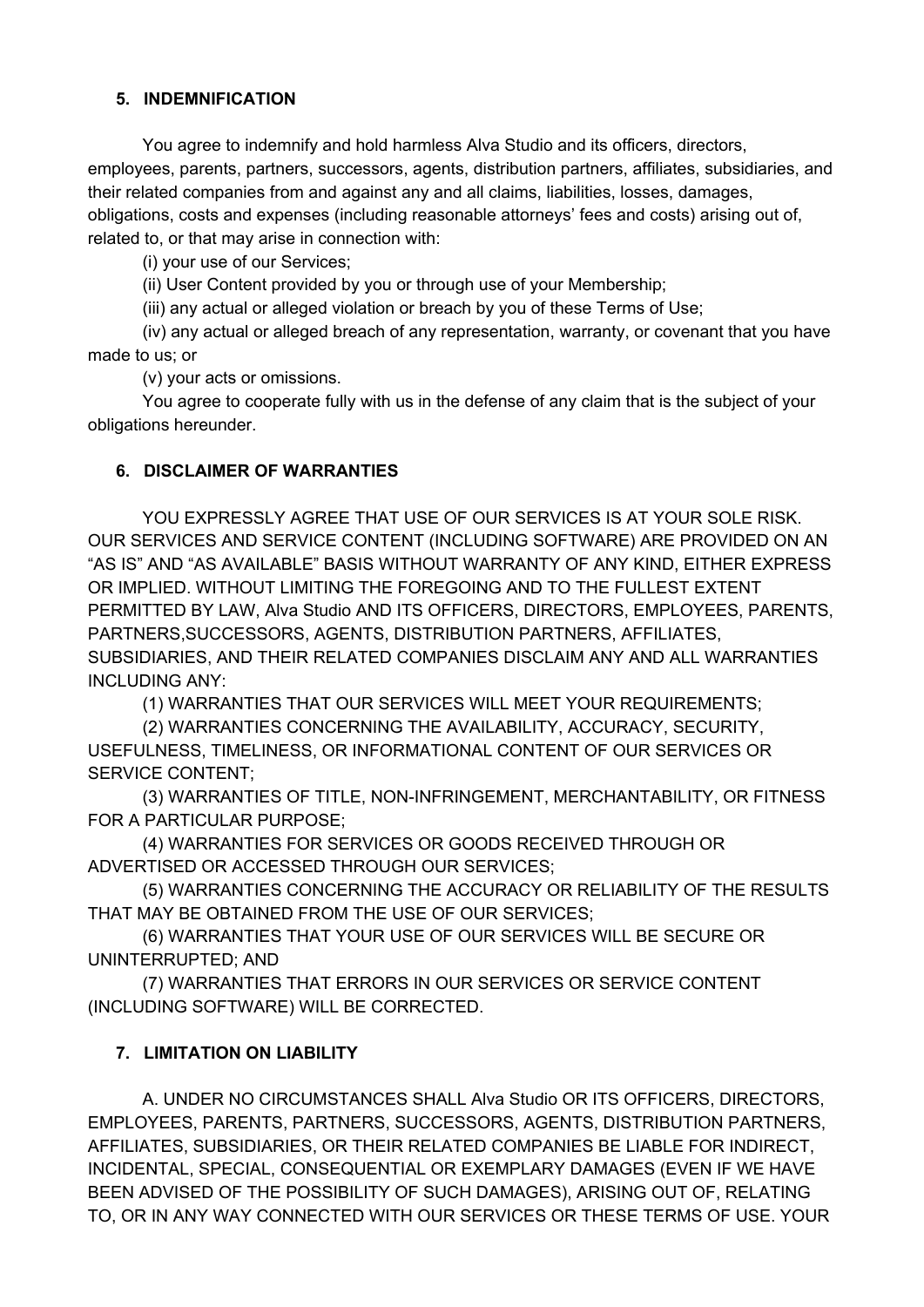SOLE REMEDY FOR DISSATISFACTION WITH OUR SERVICES INCLUDING, WITHOUT LIMITATION, SERVICE CONTENT IS TO STOP USING OUR SERVICES. SUCH LIMITATION SHALL ALSO APPLY WITH RESPECT TO DAMAGES INCURRED BY REASON OF GOODS RECEIVED THROUGH OR ADVERTISED IN CONNECTION WITH OUR SERVICES OR ANY LINKS PLACED IN OUR SERVICES, AS WELL AS BY REASON OF ANY INFORMATION OR ADVICE RECEIVED THROUGH OR ADVERTISED IN CONNECTION WITH OUR SERVICES OR ANY LINKS PLACED IN OUR SERVICES. SUCH LIMITATION SHALL ALSO APPLY WITH RESPECT TO DAMAGES INCURRED BY REASON OF ANY CONTENT POSTED BY A THIRD PARTY OR CONDUCT OF A THIRD PARTY USING OUR SERVICES.

B. NOTWITHSTANDING ANYTHING TO THE CONTRARY CONTAINED HEREIN, IN NO EVENT SHALL THE CUMULATIVE LIABILITY OF Alva Studio AND ITS OFFICERS, DIRECTORS, EMPLOYEES, PARENTS, PARTNERS, SUCCESSORS, AGENTS, DISTRIBUTION PARTNERS, AFFILIATES, SUBSIDIARIES, AND THEIR RELATED COMPANIES EXCEED THE LESSER OF THE TOTAL PAYMENTS RECEIVED FROM YOU BY Alva Studio DURING THE PRECEDING TWELVE (12) MONTH PERIOD OR \$100. FURTHERMORE, YOU AGREE THAT ANY CAUSE OF ACTION ARISING OUT OF, RELATING TO, OR IN ANY WAY CONNECTED WITH ANY OF OUR SERVICES OR THESE TERMS OF USE MUST COMMENCE WITHIN ONE (1) YEAR AFTER THE CAUSE OF ACTION ACCRUES; OTHERWISE, SUCH CAUSE OF ACTION SHALL BE PERMANENTLY BARRED.

C. In some jurisdictions limitations of liability are not permitted. In such jurisdictions, some of the foregoing limitations may not apply to you. These limitations shall apply to the fullest extent permitted by law.

#### **8. TERMINATION**

A. We reserve the right in our sole discretion and at any time to terminate or suspend your Membership and/or block your use of our Services for any reason including, without limitation if you have failed to comply with the letter and spirit of these Terms of Use. You agree that Alva Studio is not liable to you or any third party for any termination or suspension of your Membership or for blocking your use of our Services.

B. Any suspension or termination shall not affect your obligations to us under these Terms of Use. The provisions of these Terms of Use which by their nature should survive the suspension or termination of your Membership or these Terms of Use shall survive including, but not limited to the rights and licenses that you have granted hereunder, indemnities, releases, disclaimers, limitations on liability, provisions related to choice of law, and all of the provisions in the Section titled "MISCELLANEOUS".

#### **9. CHOICE OF LAW; JURISDICTION AND VENUE**

These Terms of Use shall be construed in accordance with the laws of Russian Federation without regard to its conflict of laws rules. Any legal proceedings against Alva Studio that may arise out of, relate to, or be in any way connected with our Website or these Terms of Use shall be brought exclusively in the state and federal courts of Russian Federation and you waive any jurisdictional, venue, or inconvenient forum objections to such courts.

#### **10. NO CLASS ACTIONS**

TO THE EXTENT ALLOWED BY LAW, WE EACH WAIVE ANY RIGHT TO PURSUE DISPUTES ON A CLASSWIDE BASIS; THAT IS, TO EITHER JOIN A CLAIM WITH THE CLAIM